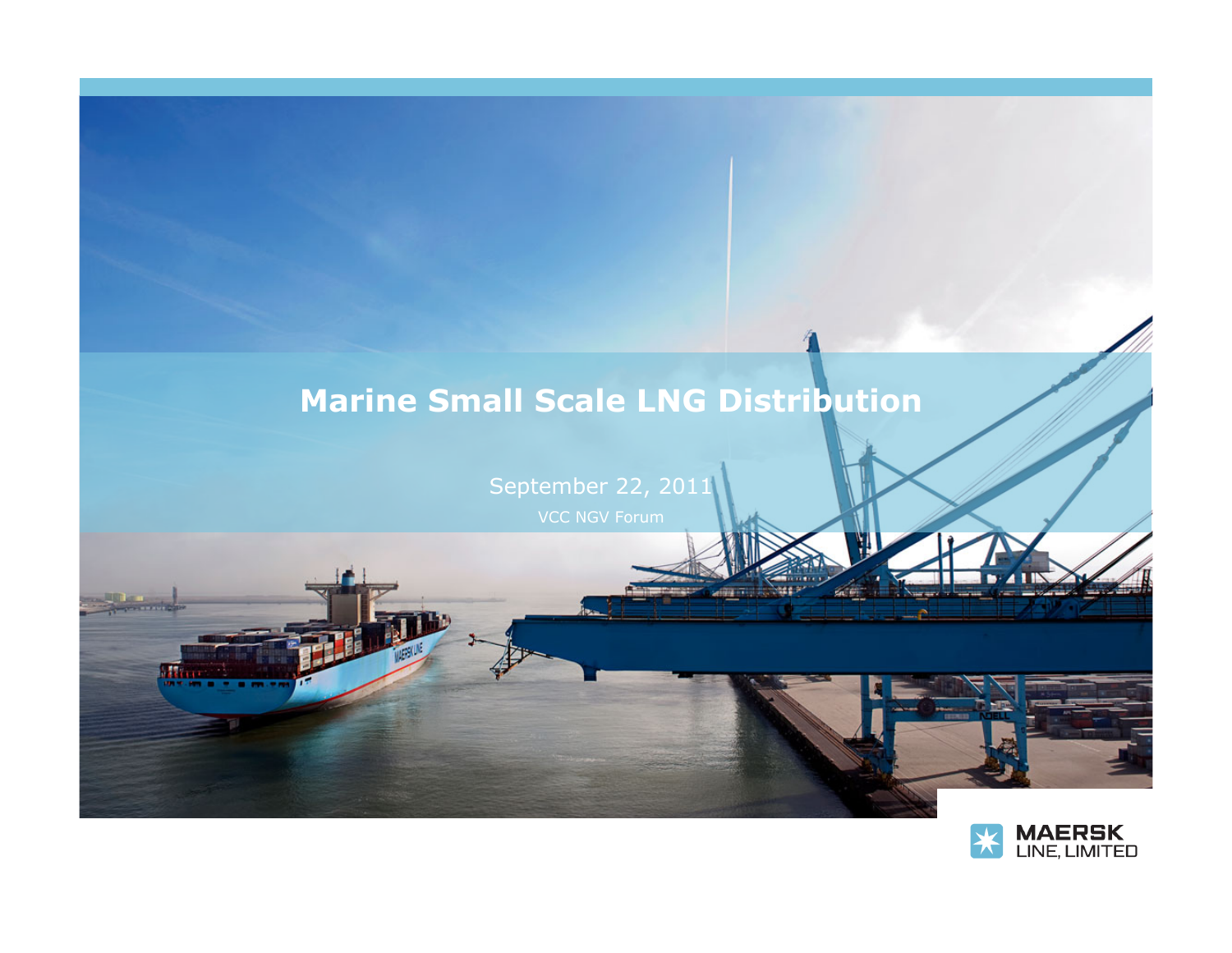

- **1. Maersk Line, Limited**
- **2. "The Case" for CNG / LNG**
- **3. AT/B Design Concept**
- **4. Applications**
- **5. Distribution Concepts**
- **6. Conclusions**

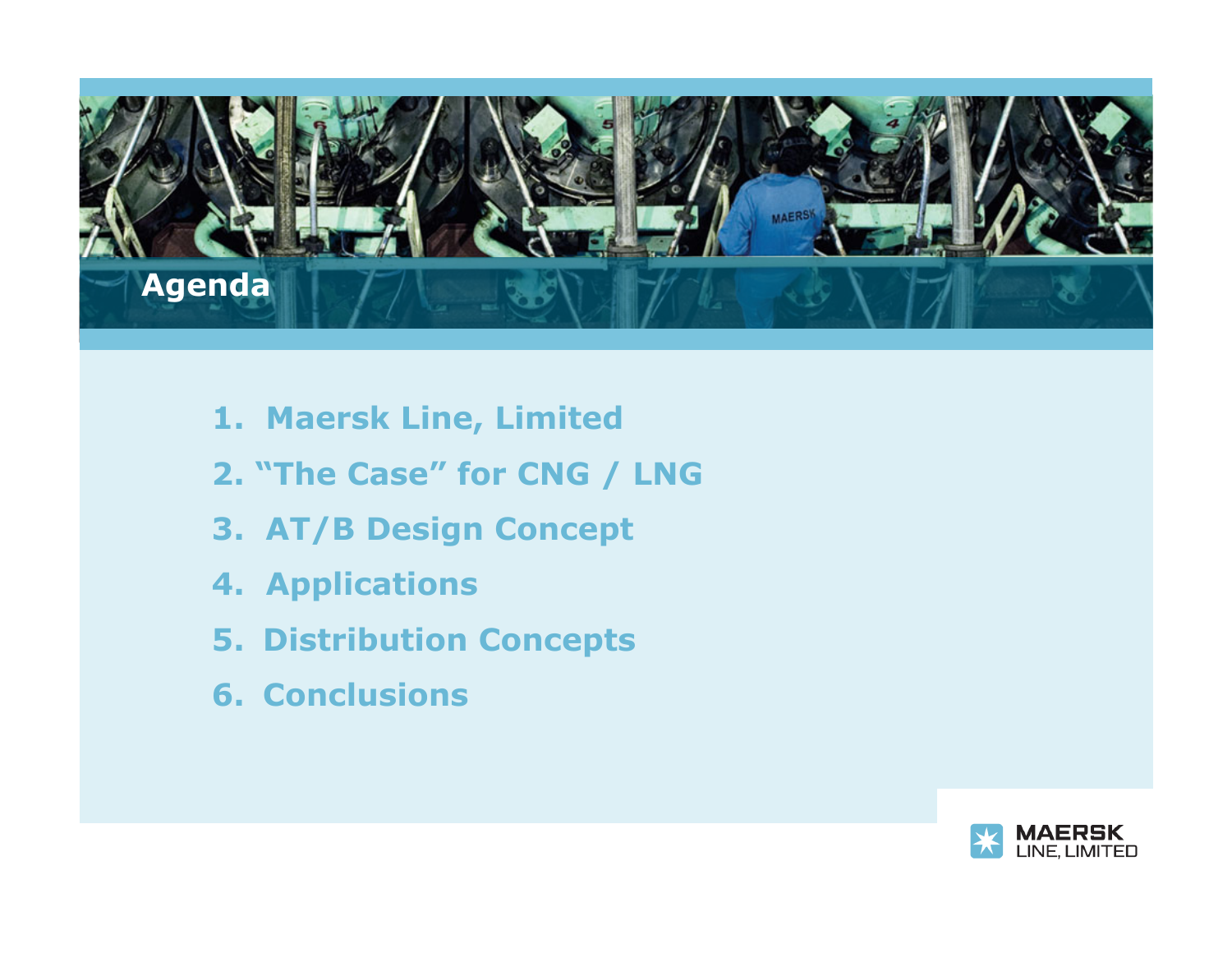

- Maersk Line, Limited (MLL), **an American company, was established in 1983** to support the conversion and operation of five Maritime Prepositioning Ships
- We continue to be a leading operator, maintainer and charterer of ships for the U.S. Navy's **Military Sealift Command**
- Leveraging our unparalleled **global network**, we offer flexible and reliable end-toend distribution
- Drawing from our experience as a ship owner and operator, **we provide innovative technical solutions** to reduce total ownership costs and increase operational reliability
- Our significant and sustained investment in the U.S. Merchant Marine and our fleet has made **MLL the largest U.S. flag carrier** in international trades

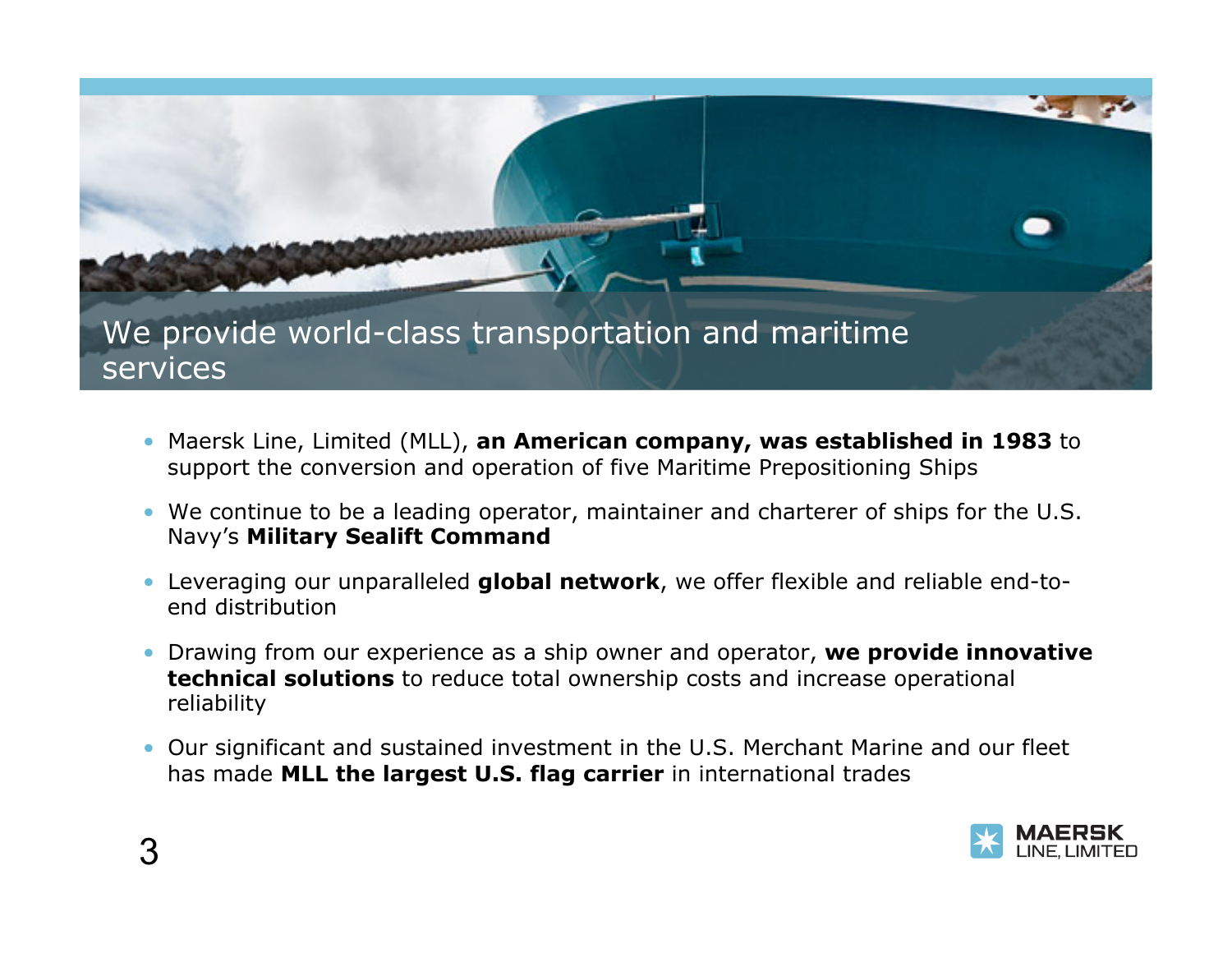## **The Case for Natural Gas & LNG**

#### • **Abundant Supply NG**

- Domestic Shale Gas
	- $\circ$  U.S. LNG Imports way down
	- $\circ$  Marcellus Shale Globally in Top 5 Gas Fields
- Advances in Drilling and Stimulation Horizontal Dir Drilling & Hydrofracking

#### • **Availability of LNG**

- Regional Liquefaction production sources possible from pipeline gas
- LNG Import Terminals

#### • **Environmental Driver**

- Significant Reduction of  $CO<sub>2</sub>$ ,  $SO<sub>2</sub>$ , NO<sub>x</sub> and Particulates (PM)
- Marine Environment: International / US East Coast ECA & SOx ECA Higher Fuel Costs (ultra low suphur) & Equip Mods (scrubbers)

#### • **Economic Driver – The Price (July Clean Cities Alt Fuel Price Report)**

– Gasoline (regular) \$3.68 / Diesel \$3.95 / CNG \$2.07 per GGE





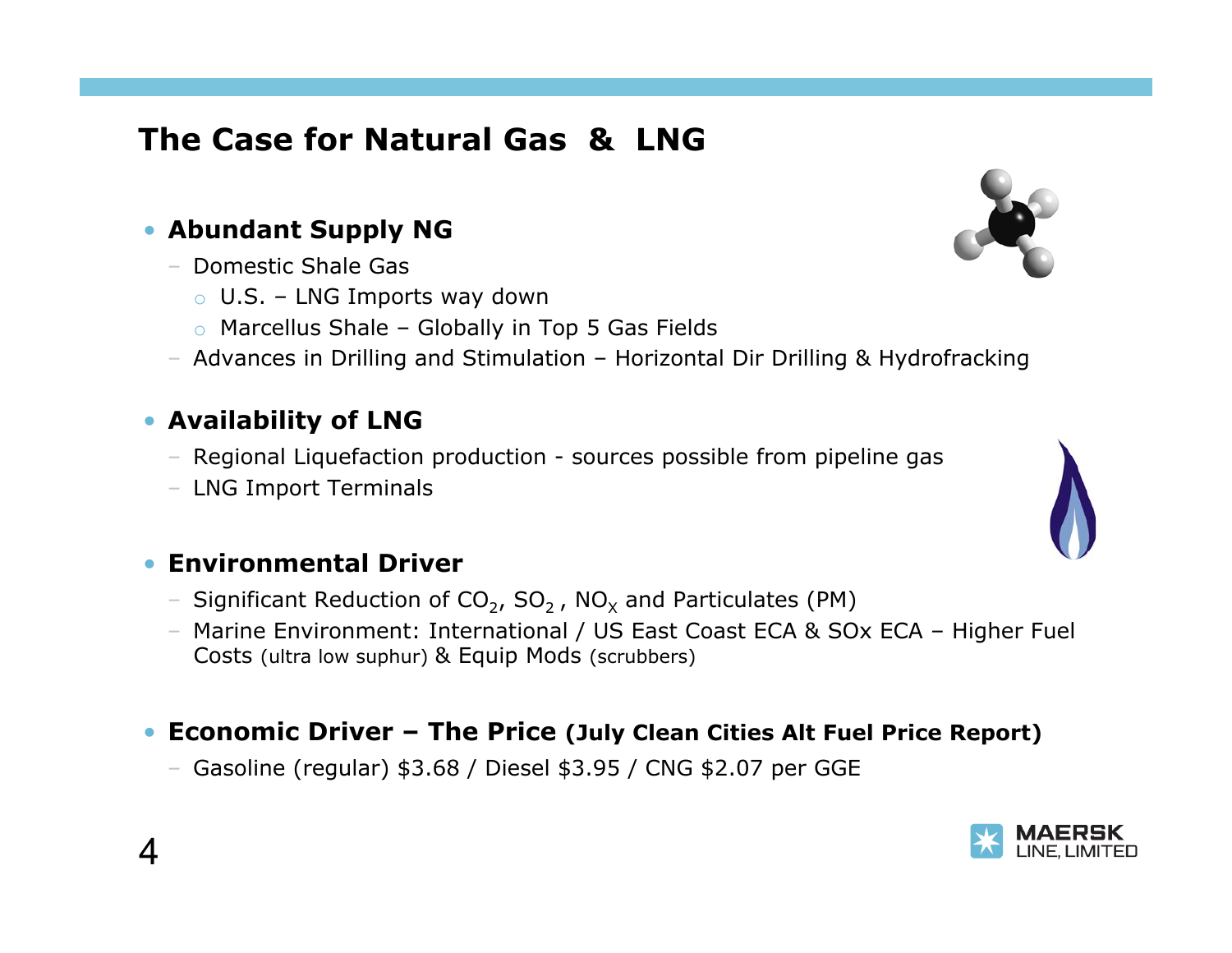## **The Case for Natural Gas and LNG**

### • **LNG / CNG as Fuel**

- Reduced emissions
- Reduced fuel cost
- Transportation fuel
	- o Road Vehicles (heavy duty trucks, buses)
	- $\circ$  Marine Fuel Growth Need (inport auxillary generators, propulsion)
- CNG from LNG (cars, fleet vehicles)

### • **LNG as Marine Fuel – The Driver**

- Shipping: Phased in emission requirements set by International Maritime Organization (IMO)
- IMO North American ECA in force 2015; Sulphur content < 0.10%
- IMO NA ECA in force 2016: NOx reduction
- Ship Owner Choices
	- o Install stack gas scrubbers
	- $\circ$  Burn fuel < 0.10% sulphur (very expensive / ?? Availability ?? / + additives)

o **USE LNG** 

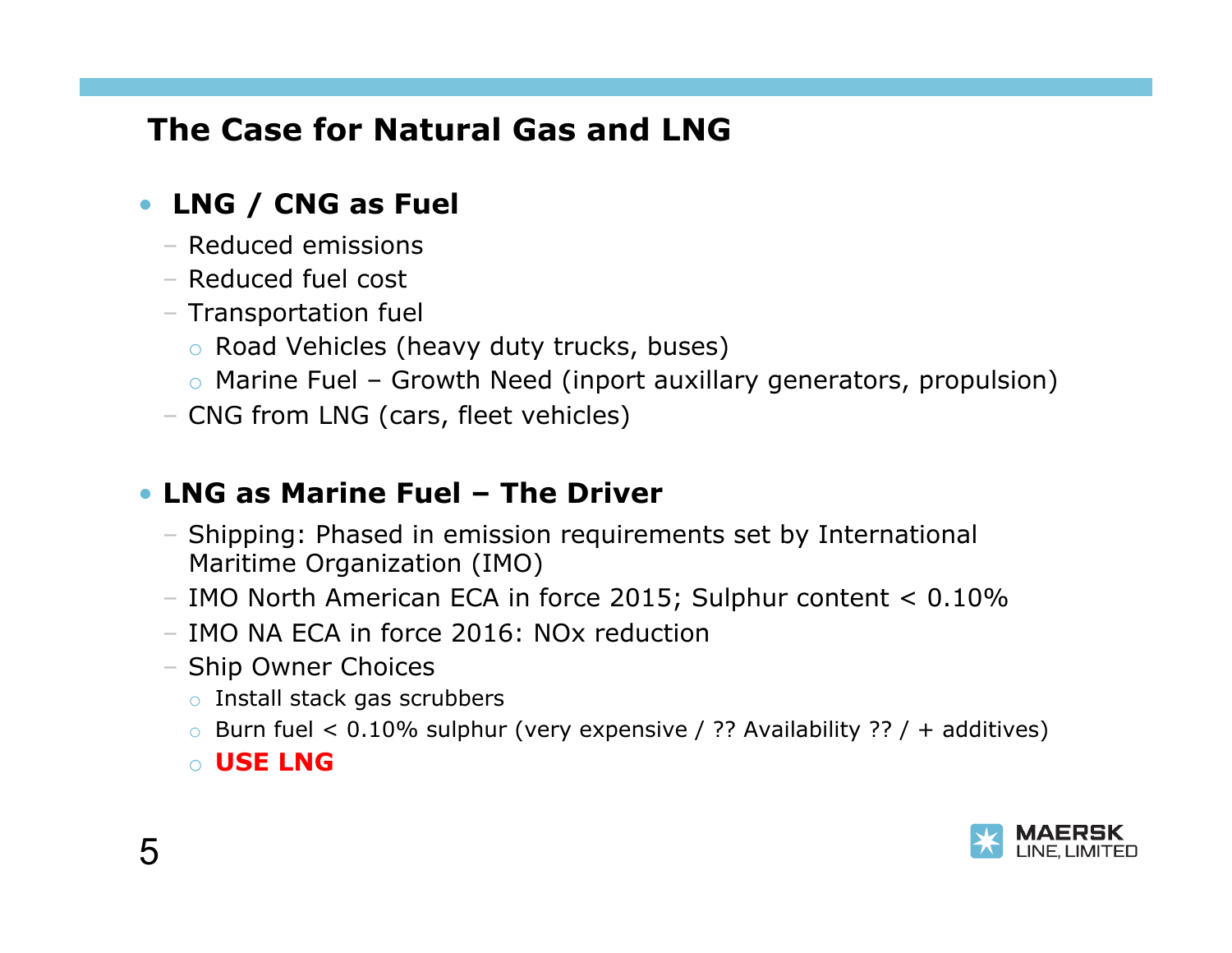## **AT/B Design Concept**

 AT/B LNG/C : Bulk and Intermodal









6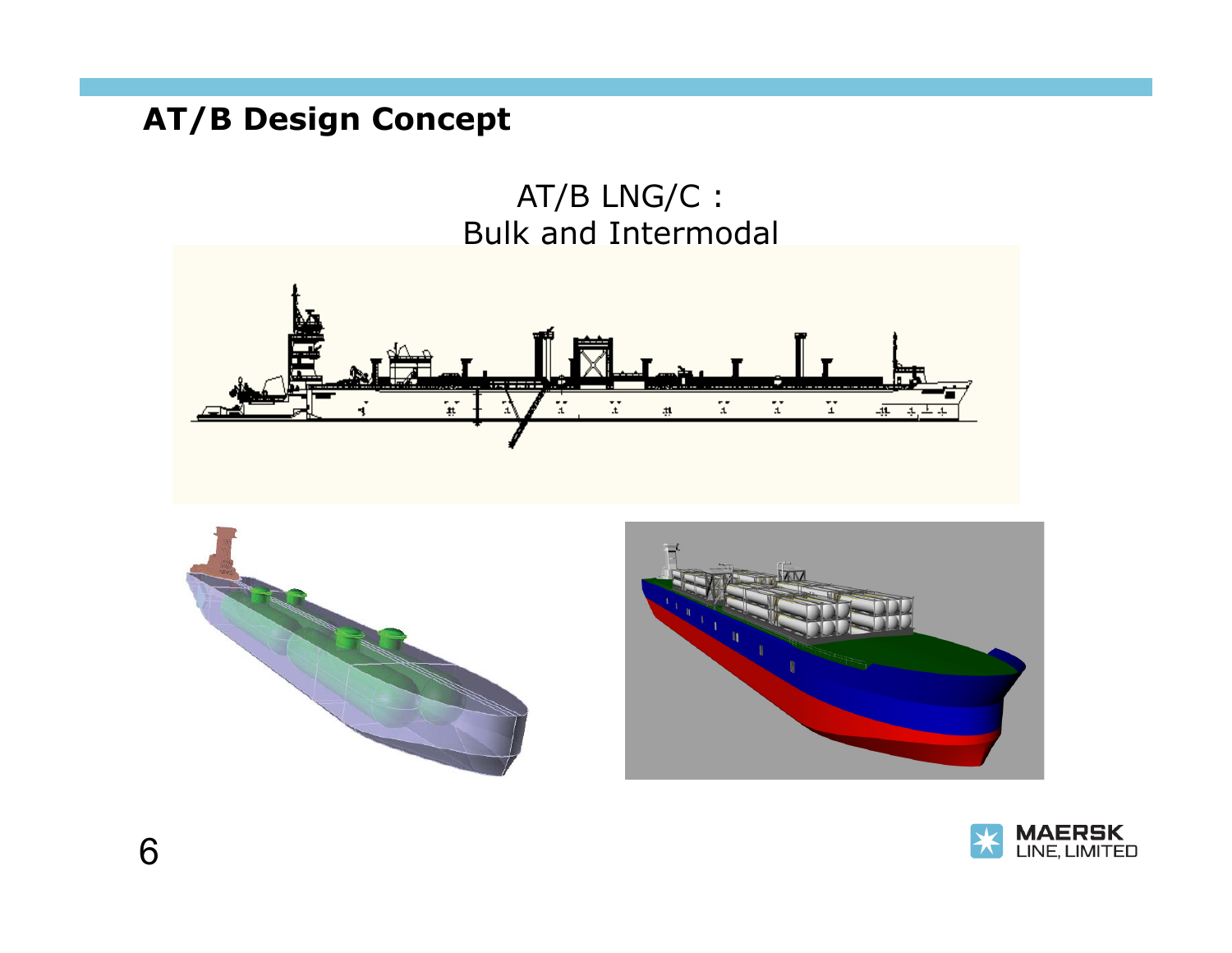### **Design Concepts**

### Tug/Propulsion Unit



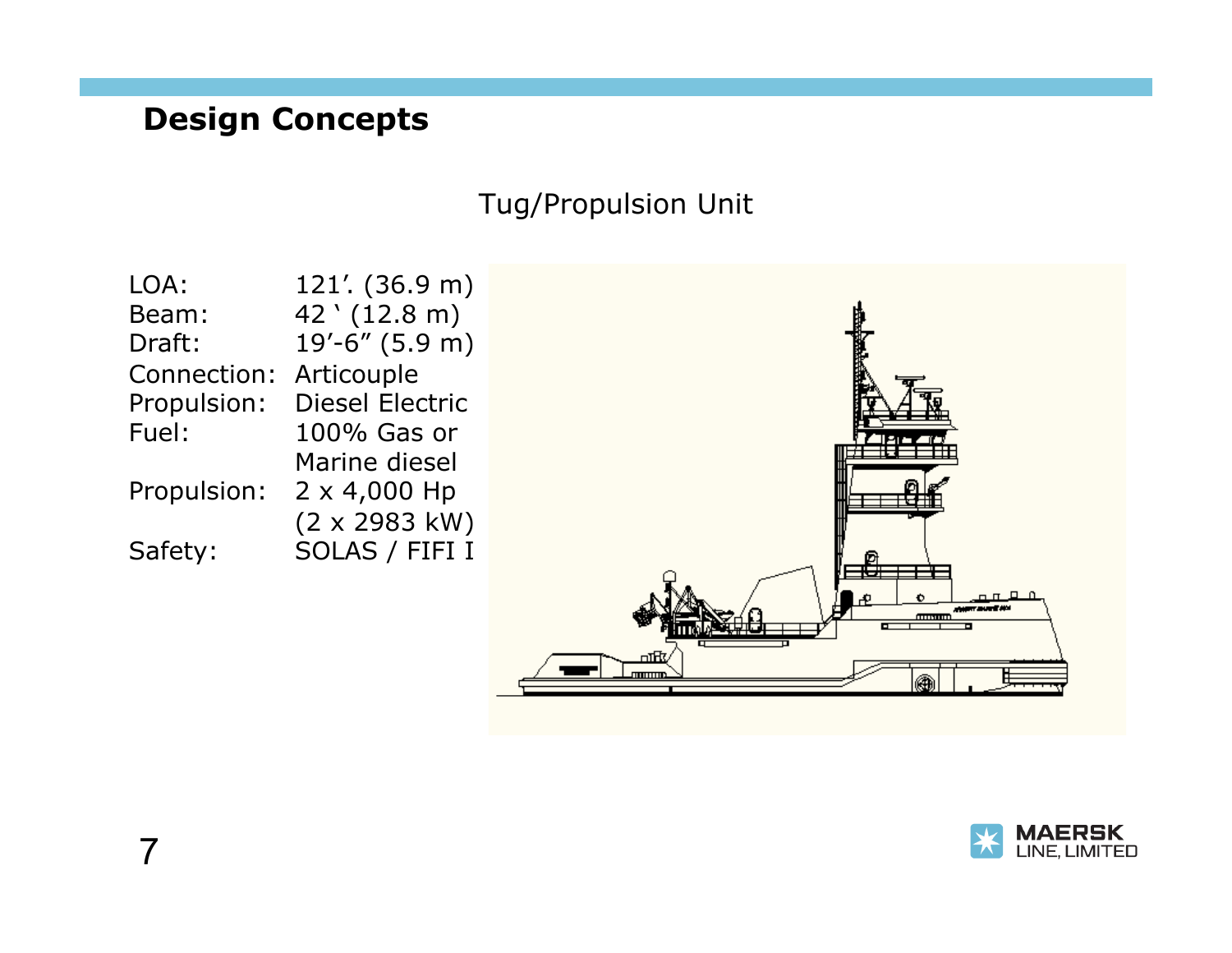## **Articulated Tug / Barge (AT/B): Design Concepts**



### • **Serves Customers not near a pipeline and eliminates need for pipeline extension**

### • **Bulk AT/B Transportation:**

- $-$  < 20,000 m<sup>3</sup>: Bulk Type C Tanks (approx  $1/10^{th}$  capacity of LNGC)
- Utilizes Existing LNG Terminals
- Minimal Shore-side Resources
- Flexible Delivery Options "Swap and Drop"
- Simplifies Distribution Start-Up (to access locations w/o pipelines)

### • **Intermodal AT/B Transportation:**

- $-$  < 10,000 m<sup>3</sup>: ISO LNG Containers (Tanktainers)
- Utilizes Established & Proven Intermodal Network
- Enhances Safety, Flexibility & Distribution Economics
- Simplifies Distribution Start-Up



8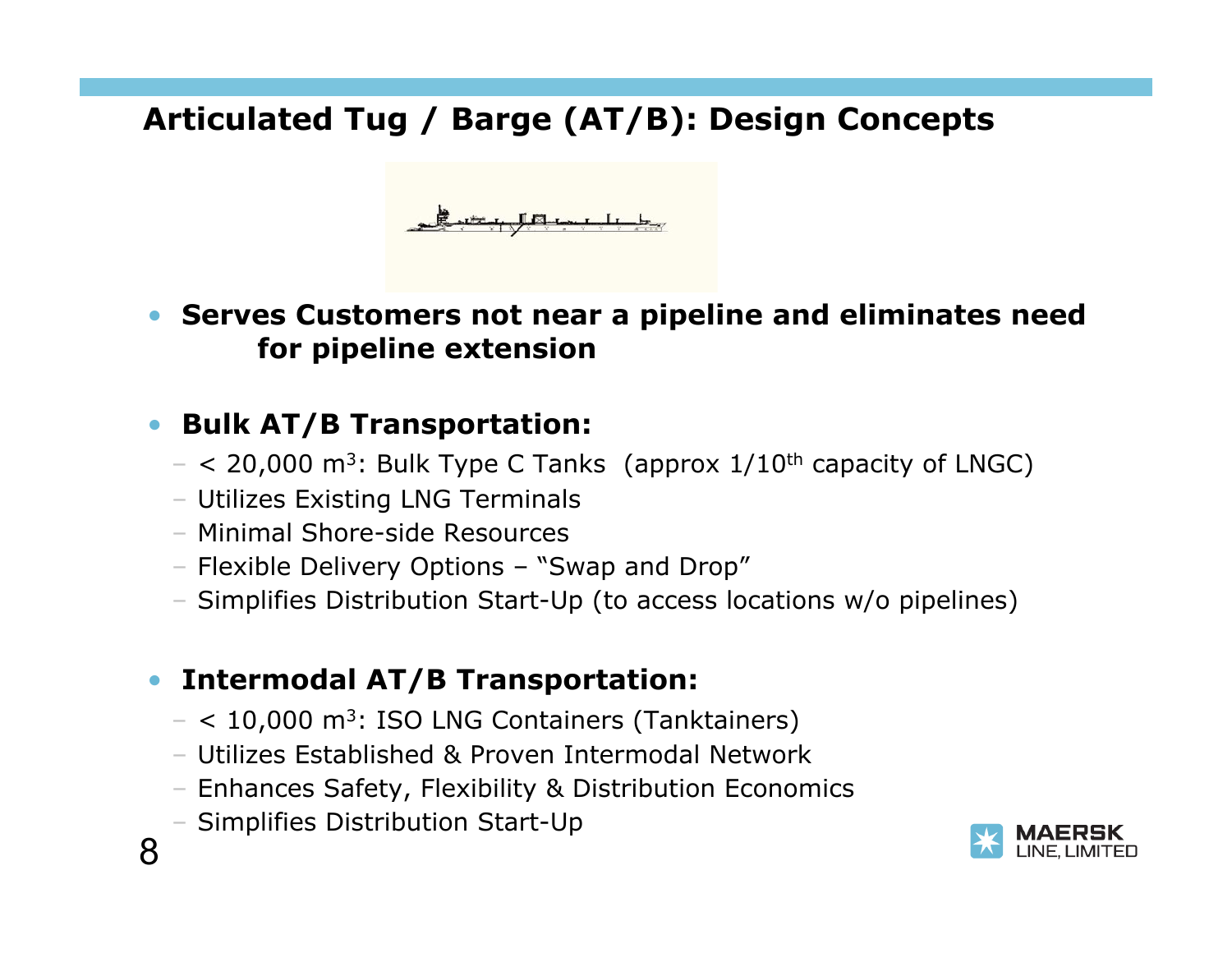## **AT/B Design Concept**

Bulk AT/B LNG/C :

Built to: - International Gas Carrier Code (IGC) - Classification Society Construction Rules - U.S. Coast Guard





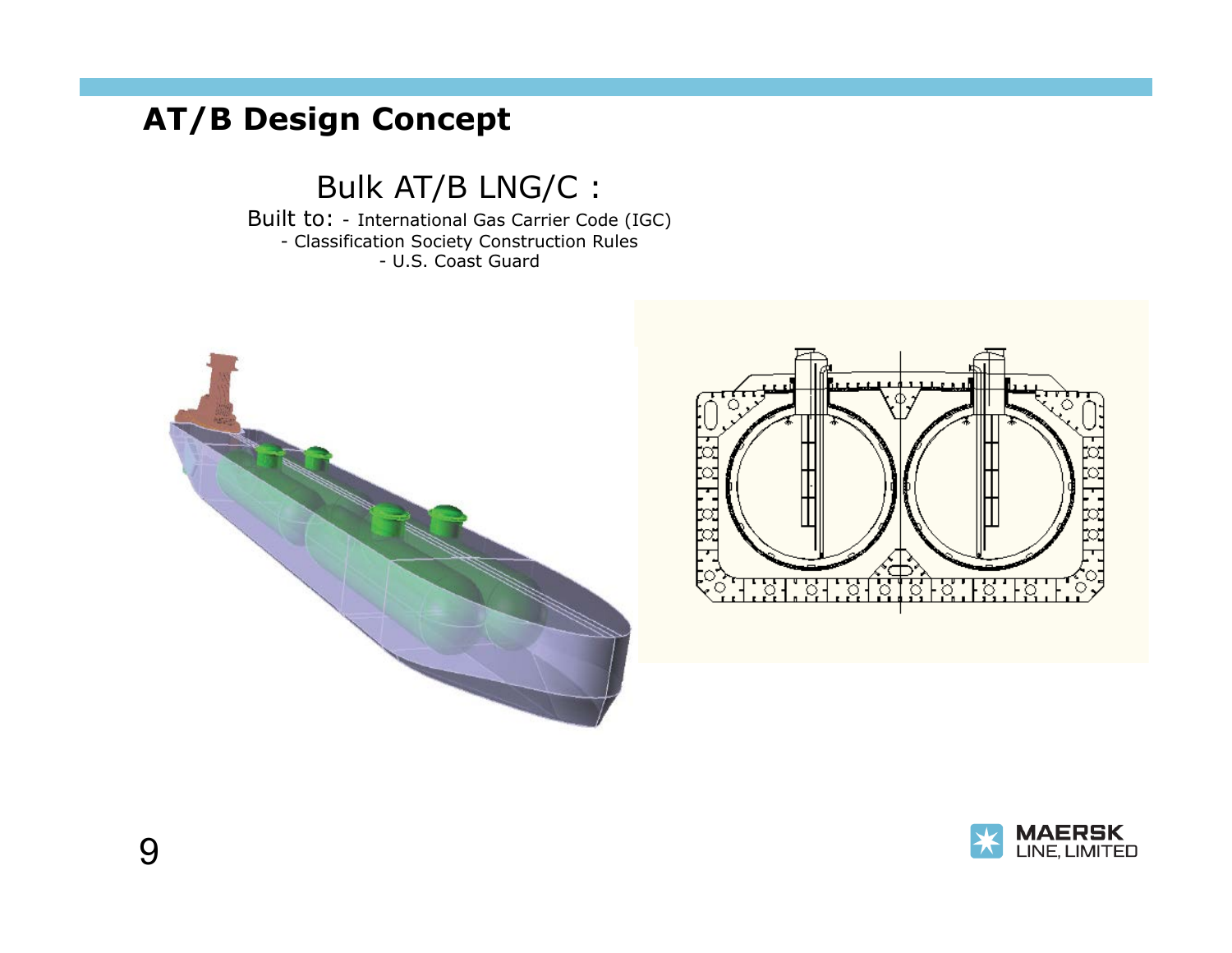**AT/B Design Concepts** 

### Intermodal LNG AT/B



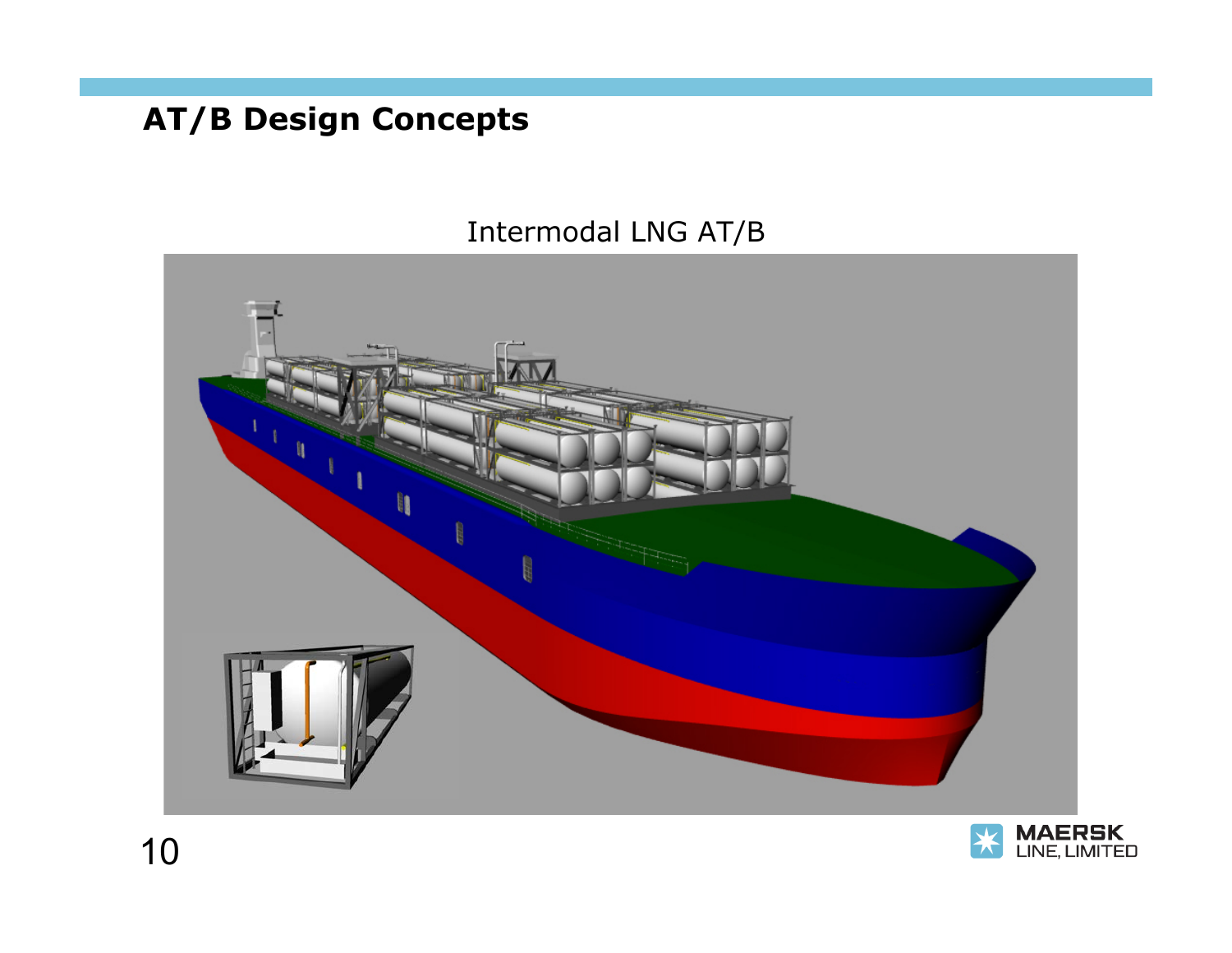## **LNG Fuel Intermodal Distribution System**

#### • **Containerized LNG**

- ISO / US DOT Certified Intermodal LNG Tanks (Tanktainers)
- Replaces bulk liquid tranfers
- No land-based storage tanks

#### • **Simplifies Distribution Start-up**

#### • **LNG Terminal to End User:**

- Vessel
- Truck
- Rail
- Filling Stations

#### • **Enables Mid-Large Scale Production vs. Local Production**

– More Efficient / Less Expensive



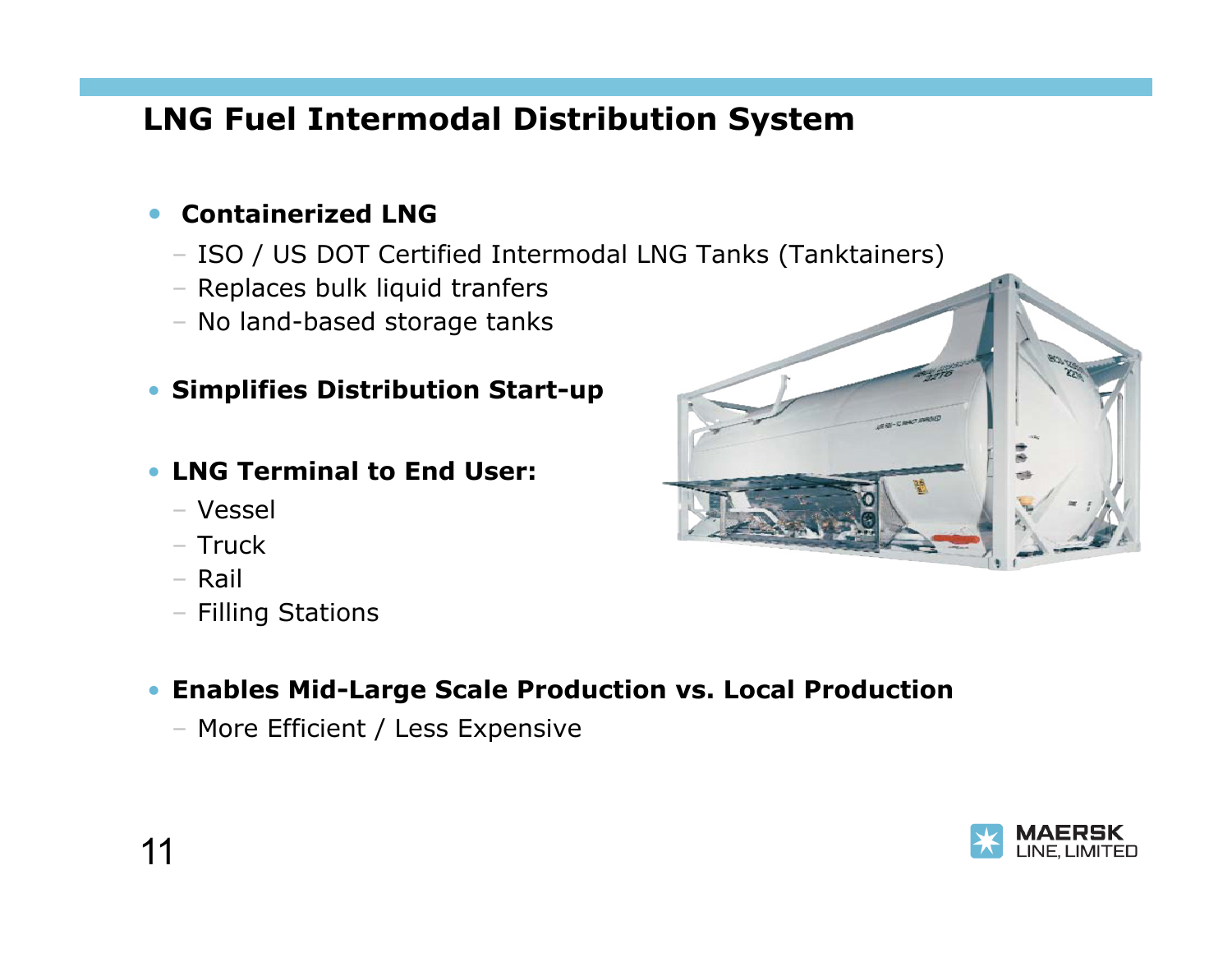## **Design Concepts – The AT/B Distribution Demo**

• http://argentmarine.com/videos.html

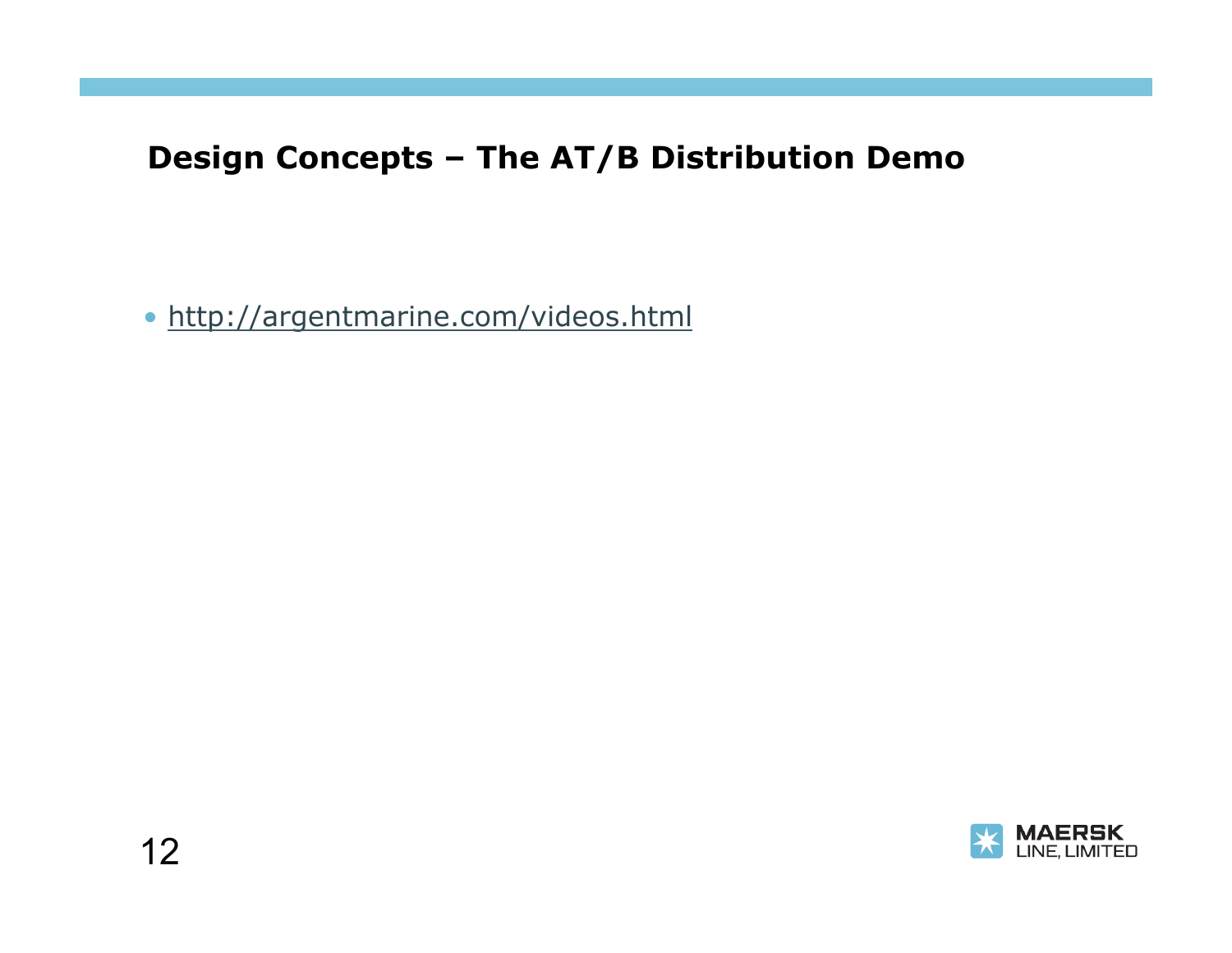## **LNG Fuel Distribution**

• **Similar Distribution Model as Distillate Distribution** 

### • **Shoreside:**

- Distribution Systems
	- o Independent of Pipeline
		- **Supplement to pipeline**
		- Alternative to pipeline
	- o Road Transportation
- Applications:
	- o From Import Terminal or Liquefaction Terminal to End User
		- Vessel / Fleet Yards / Refueling Stations
		- **Port Support Equipment**

### • **Marine:**

- Applications:
	- o Base Load / LNG Peak Shaving Facilities
- Hub & Spoke Distribution System
	- $\circ$  Vessel Bunkering in the future
	- $\circ$  LNG Lightering in the future

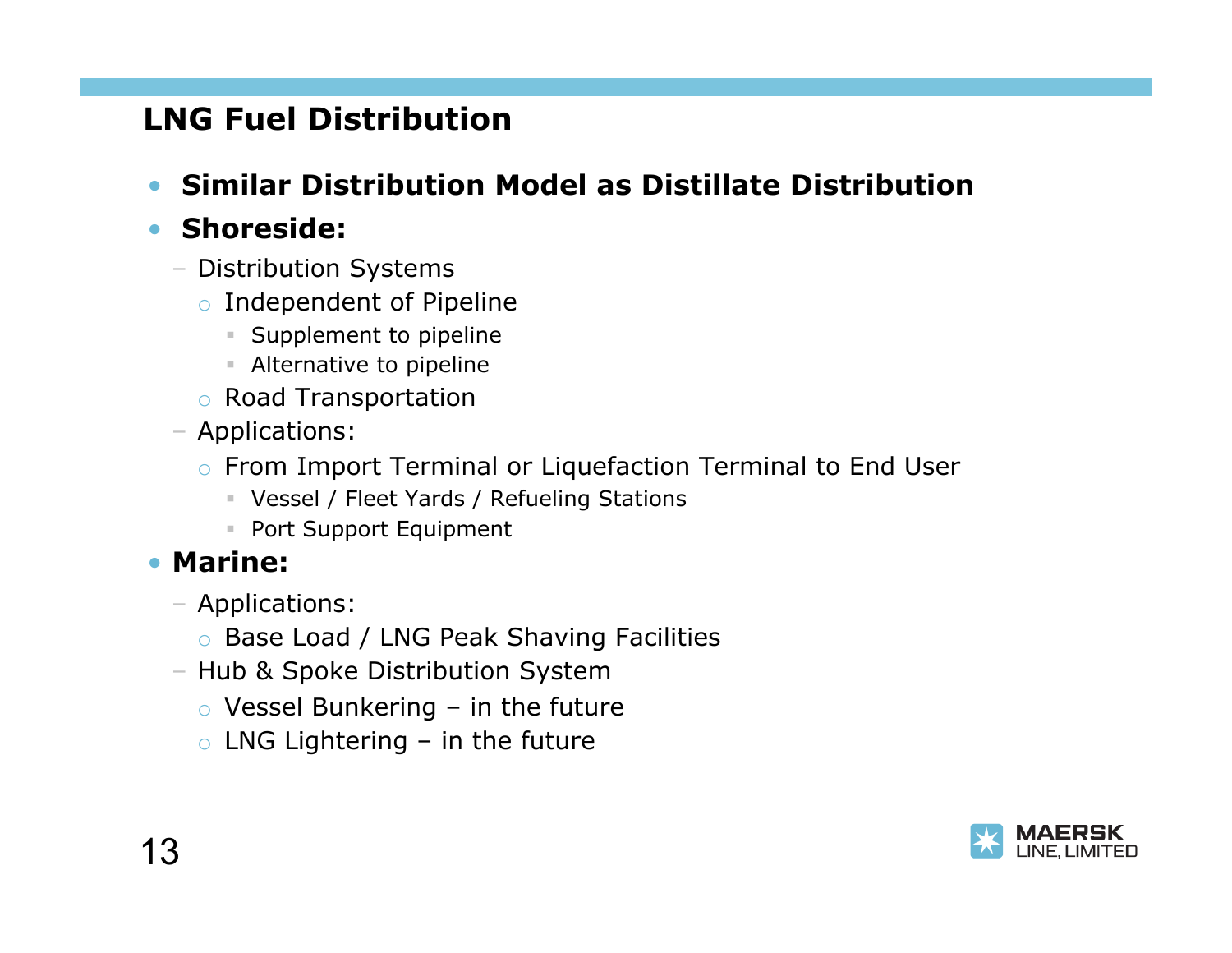## **Advantages of AT/B LNG Fuel Distribution**

- Affords Maximum Operating Flexibility
- Hub & Spoke Distribution from Any Terminal
- Bulk Barge:
	- "Drop and Swap" Deliveries (two Barges / one tug)
	- AT/B Cargo Units Can Be Re-Located as Needed
	- AT/B Cargo Unit (barge) as storage tank (vice land storage tank)
- Intermodal Barge:
	- Deliveries Sized to Volume / Demand
	- Multiple Deliveries per Voyage with Intermodal
	- Use Existing Port Infrastructure container terminals

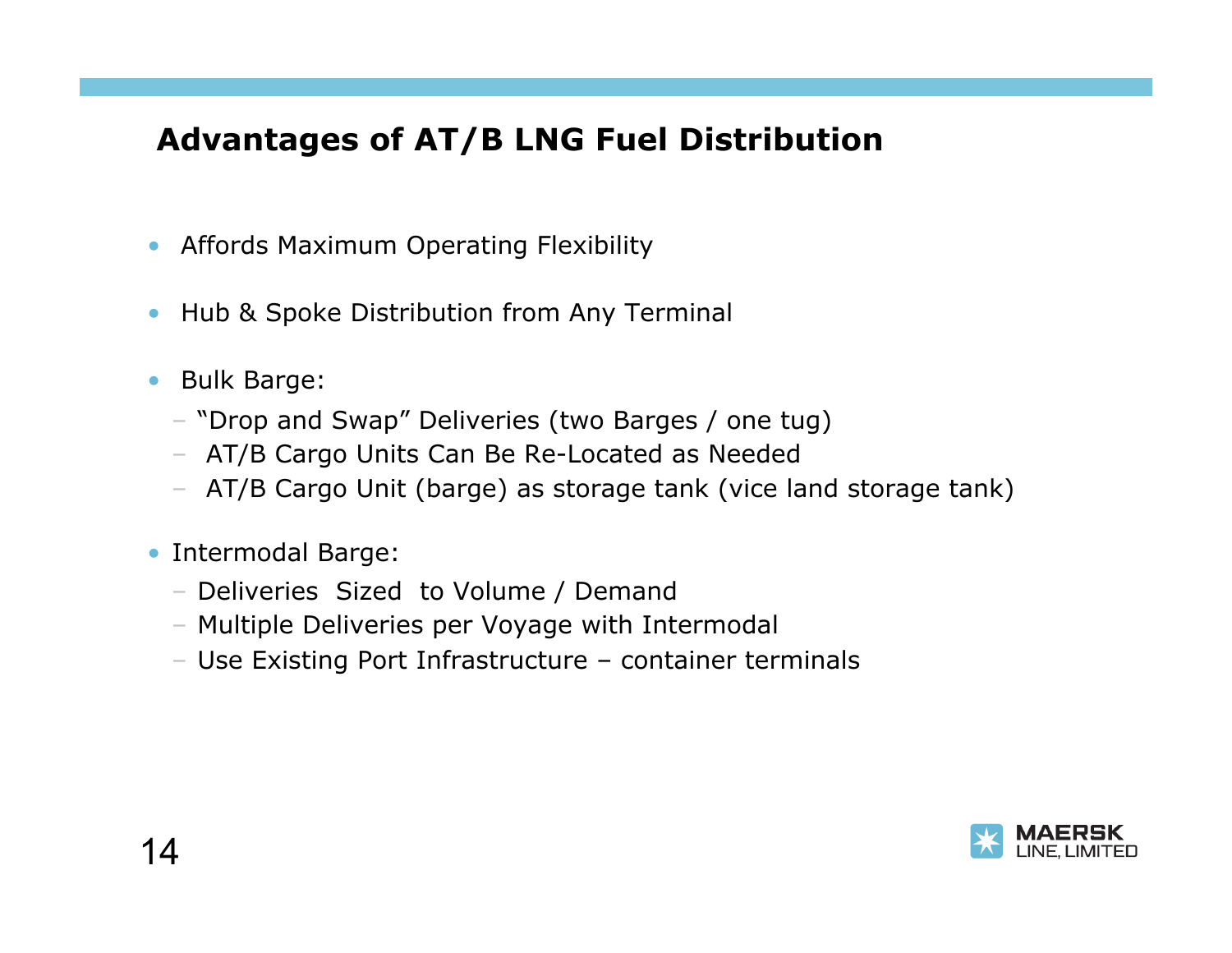## **LNG – Safety Record**

### • **The Safety Record / Marine Transportation**

- LNG Tankers have been operating for 50 years; 350 ships globally
- LNG used as a marine propulsion fuel since 2001
- 20 ships (ferries) sailing in Norwegian waters
- Gas fuelled engines available from major manufacturers (Wartsila, Rolls-Royce, MAN Diesel)
- Major Classification Societies have issued classification rules for LNG-fuelled ships
- Regulations: IMO IGC Code, IMO Interim Guidelines for Gas-Fuelled vessels

### • **LNG Facts:**

- In over 50 yrs of commercial transport, no major accidents have occurred
- No collision, fires, explosions or hull failures resulting in a loss of LNG containment in 50 yrs
- LNG is not stored under pressure, and when vaporized it is not explosive in an uncontained environment
- FERC Chair has stated, "The Sandia report provides a scientifically supported validation of the view that the risks of LNG are low and manageable." (2004)

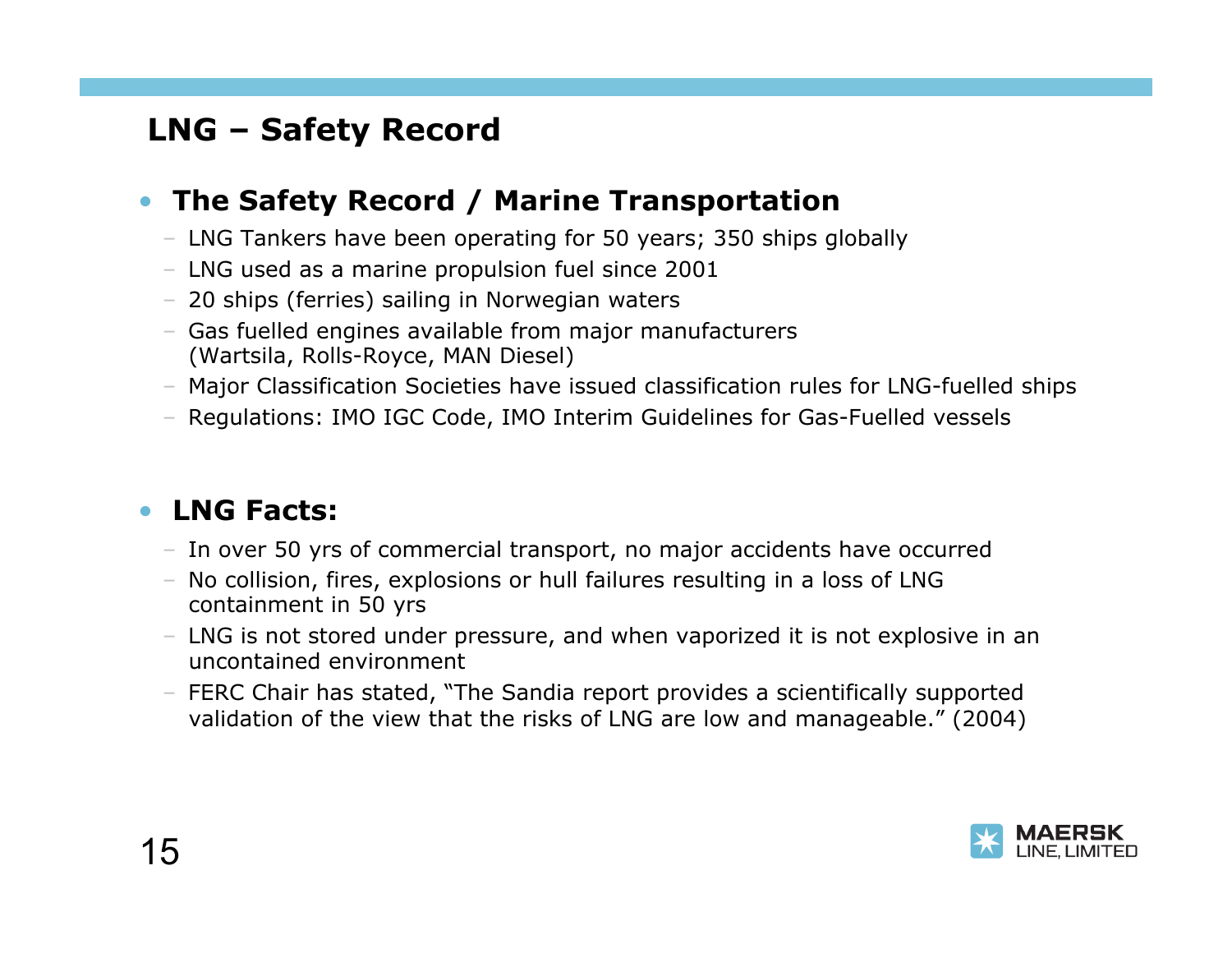## **Conclusions**

### • **LNG / CNG Positives:**

- LNG / CNG is a solution to compliance with stricter environmental emissions requirements (Vehicles and Marine Fuel)
- LNG's marine transportation safety record is excellent
- LNG marine transportation technology is proven over for 50 years experience

#### • **AT/B Design Concept Positives:**

- Small Scale / Small Quantities / Lower Risk and Consequence
- Small Footprint / Limited Visibility
- Uses Existing Facilities
- Development of Small Scale LNG distribution network promotes use of LNG / CNG for marine and vehicle use as fuel
- Port of Virginia is excellent location / positioned to be regional hub

#### • **Challenges:**

- Challenges exist in implementing an efficient, scalable, affordable distribution infrastructure
- Challenges exist is developing / aggregating regional demand
- Challenges exist in public perception of LNG